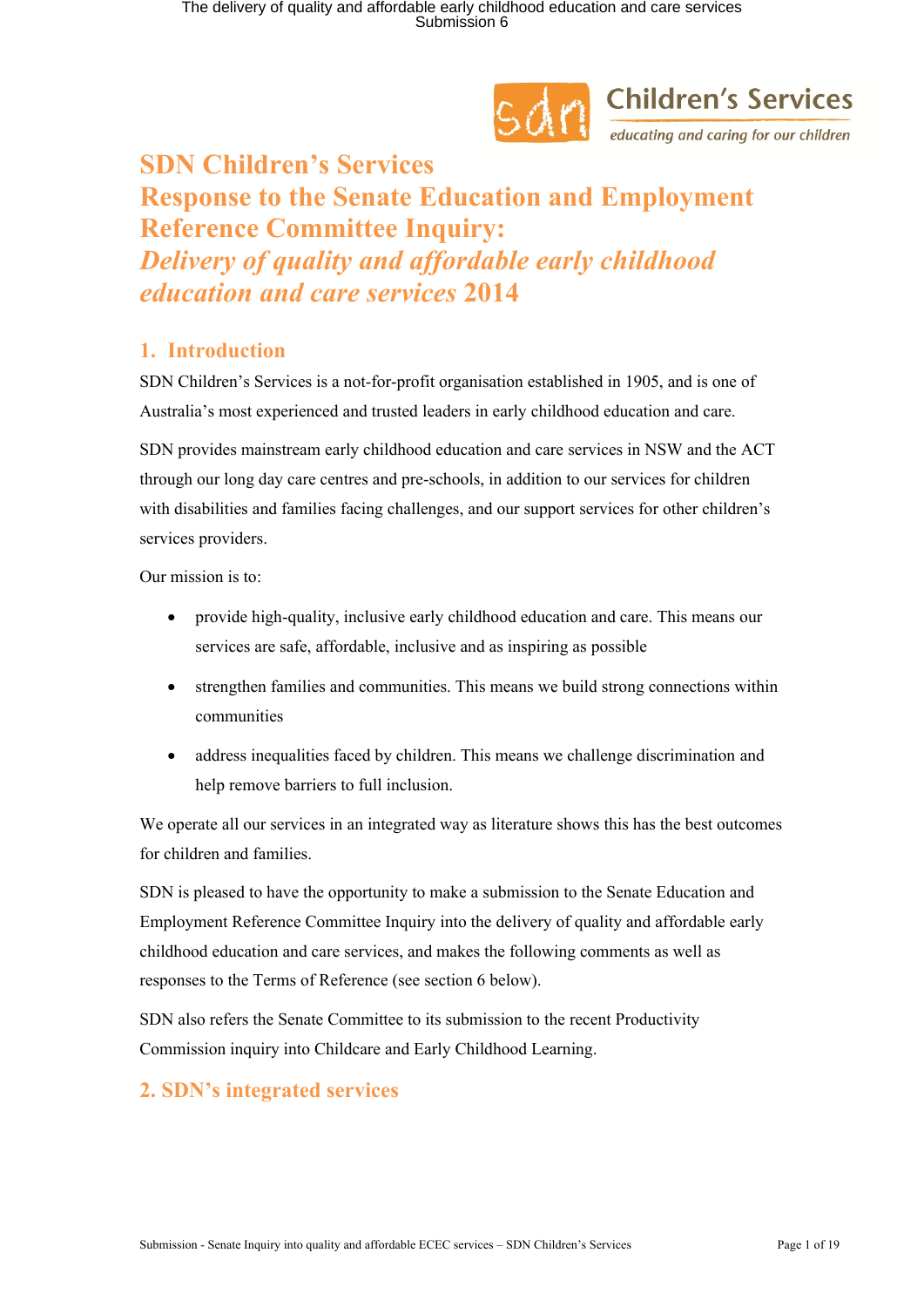SDN operates 23 long day care centres for children from birth to six years that also deliver a pre-school program, and two stand-alone pre-schools, in total educating and caring for more than 3,300 children each year.

An additional 3,200 children in our other children's services benefit from the advisory and support work we do. Without our services, these children would likely have been excluded from care. This program work is funded by government, including the Federal Department of Education (\$6m per annum) and the NSW Department of Education and Communities (\$2m per annum).

SDN works with more than 1,700 services in addition to our own, with the aim of reducing inequalities for children and families. This program work is funded by the Federal Department of Social Services (\$400,000 per annum) and the NSW Department of Families and Community Services (\$9m per annum).

Our annual revenue from child care fees is approximately \$25 million, representing 60% of our total revenue of \$42 million. Across the whole organisation, we employ 543 permanent staff and 135 casuals, of which 124 are university-educated early childhood teachers (including the directors of our children's education and care centres, and teachers in advisory roles), 107 are diploma-trained early childhood educators, and 273 are early childhood assistants with or working towards an approved Certificate III qualification. SDN also employs 42 social workers and 6 allied health professionals, as well as our professional support staff.

### **3. Policy outcomes for three audiences**

SDN believes any review of policy for the early childhood sector needs to be tested against the outcomes achieved for three 'communities of interest': children, families, and society as a whole.

Good early childhood education and care, that is delivered well, will provide benefits for children **and** their families **and** the community. A good public policy solution would deliver benefits for all three of these audiences.

Any recommendations arising from this inquiry will need to be tested against the outcomes for each of children, families and society, with the aim of balancing and maximising the outcomes as far as possible for all three. Any changes should not be to the detriment of one of these three groups.

Quality early childhood education and care is not just child care or babysitting, it intentionally supports the development and education of children so they maximise their individual potential, and provides the most gain and the best start for the most vulnerable children.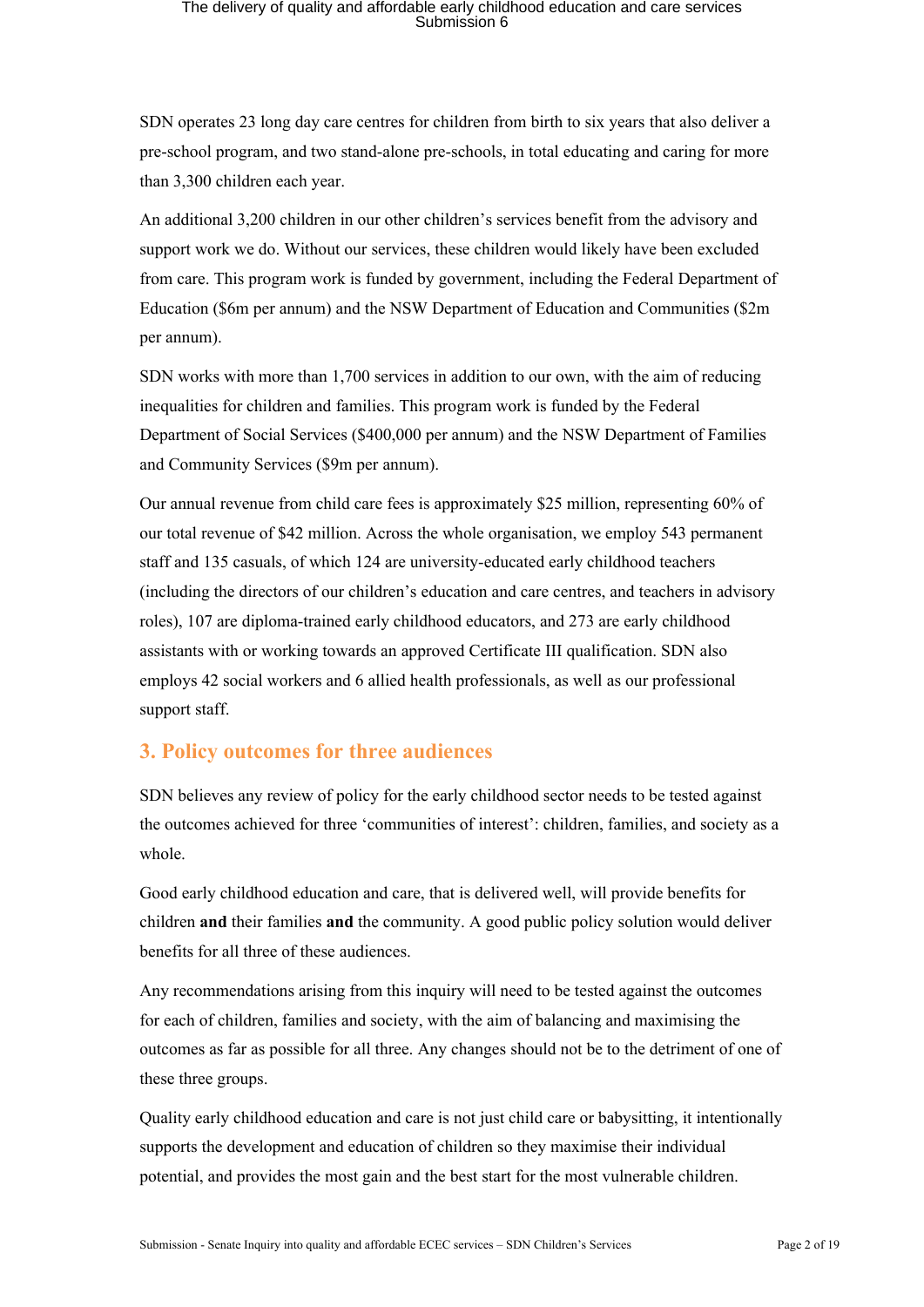Maximising the outcomes for children by investing in quality early childhood education and care is an important public policy issue, and the introduction of the National Quality Framework (NQF) has addressed this.

Quality overlaps with the public policy issues of affordability and access, but the two remain separate issues. It is not an 'either/or' option. Improving access to and affordability of early childhood education and care services will support parents, and mainly women, to join or return to the workforce, but must not reduce the **quality** of the education and care for children by rolling back the minimum requirements of the NQF.

From a 'whole of society' point of view, our society's overall health, wellbeing and social cohesion is advanced when those families **not already in the workforce** are given the most support to be a part of and contribute to society. Access to affordable early childhood education and care is essential to achieving this, but only if the education and care is high quality.

Evidence shows that low quality education and care is actually detrimental to children, and impacts their capacity to contribute to society in the future. This means funding that only improves access and affordability, without considering quality, may prove to be counterproductive in the long run.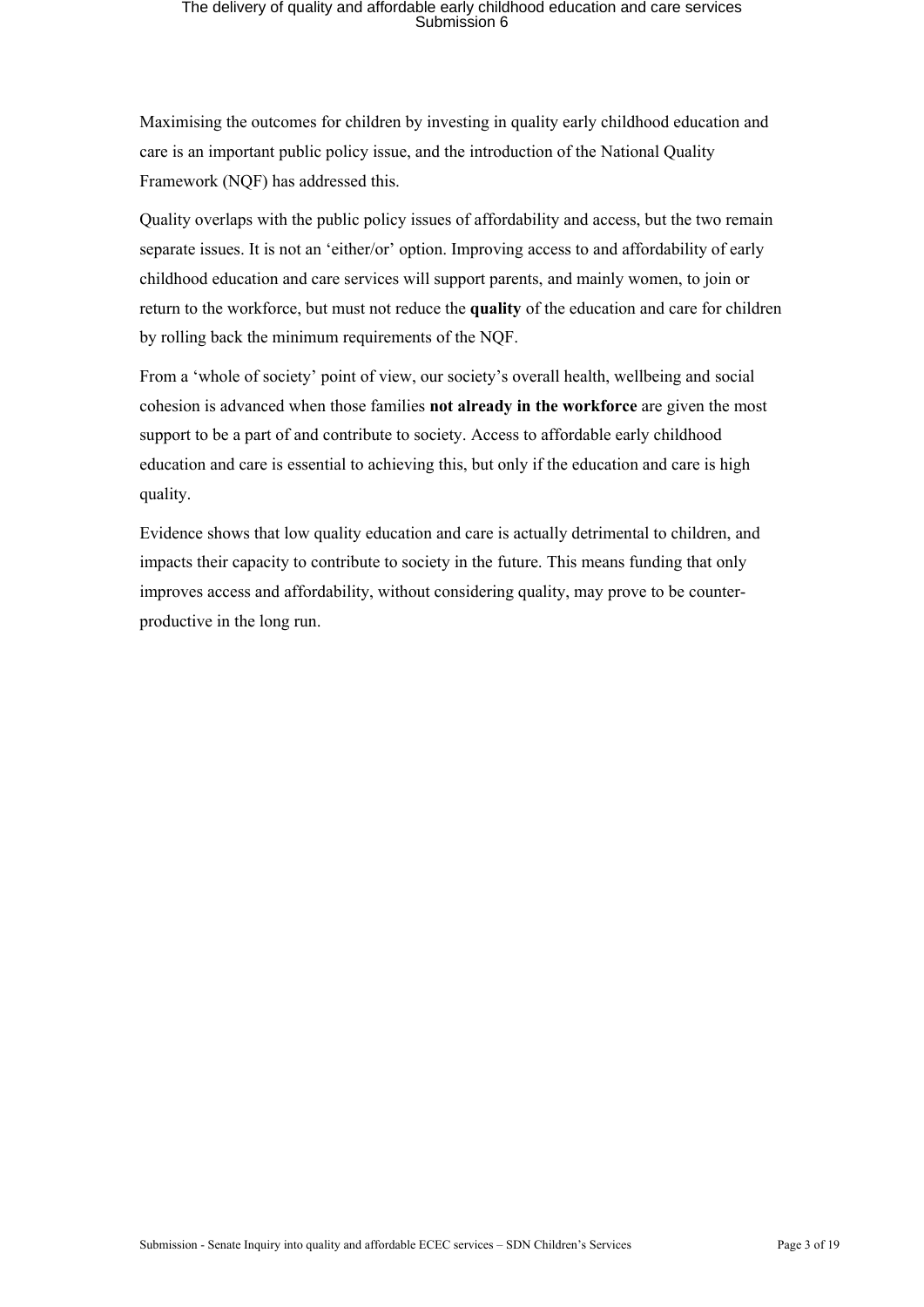### **4. Overview: best practice approach to providing education and care**

There is considerable body of evidence from studies worldwide that have consistent conclusions. The evidence shows us that:

- Children learn more in the first five years of their life than at any other time
- Children who access quality early education and care perform better academically at school
- Investment in early education and care delivers high economic returns
- Access to early education and care ameliorates educational economic disadvantage.

#### **4.1 Quality is important in early childhood education and care**

The early intervention literature and brain research over several decades have demonstrated that the quality of environments that children experience in their earliest years is related to their future outcomes.

The best outcomes for children occur when education and care starts from birth, and when that care is of high quality. Research shows that 80% of brain development occurs before the age of three, and 90% before the age of four (MCEETYA, 2010, *Engaging Families in the Early Childhood Development Story)*. It's not just cognitive skills that develop rapidly during this period, it's also the skills needed as the basis for lifelong learning and social skills.

Studies of early childhood education and care interventions for disadvantaged children show very clearly that there are both short and long term positive effects on the outcomes for those children who access high quality early education and care.

Importantly, it's not just that access to high quality early education and care can improve outcomes, evidence also shows that low quality education and care can actually lead to worse outcomes. Research by the Organisation for Economic Co-operation and Development (OECD) shows that children in low quality services are more likely to have language, social and development problems (*Starting Strong: Early Childhood Education and Care*, OECD, Paris, 2001, and *Starting Strong II*, OECD, Paris, 2006). We know that our society will eventually pay to address these problems, and the cost will be higher if we ignore the quality of children's earliest experiences.

In Australia, we have made significant gains to ensure quality for children. The NQF is built on the Early Years Learning Framework (EYLF), which after considerable consultation was agreed by COAG in November 2008 as the national curriculum for children aged from birth to five years and through the transition to school, for implementation from1 January 2012.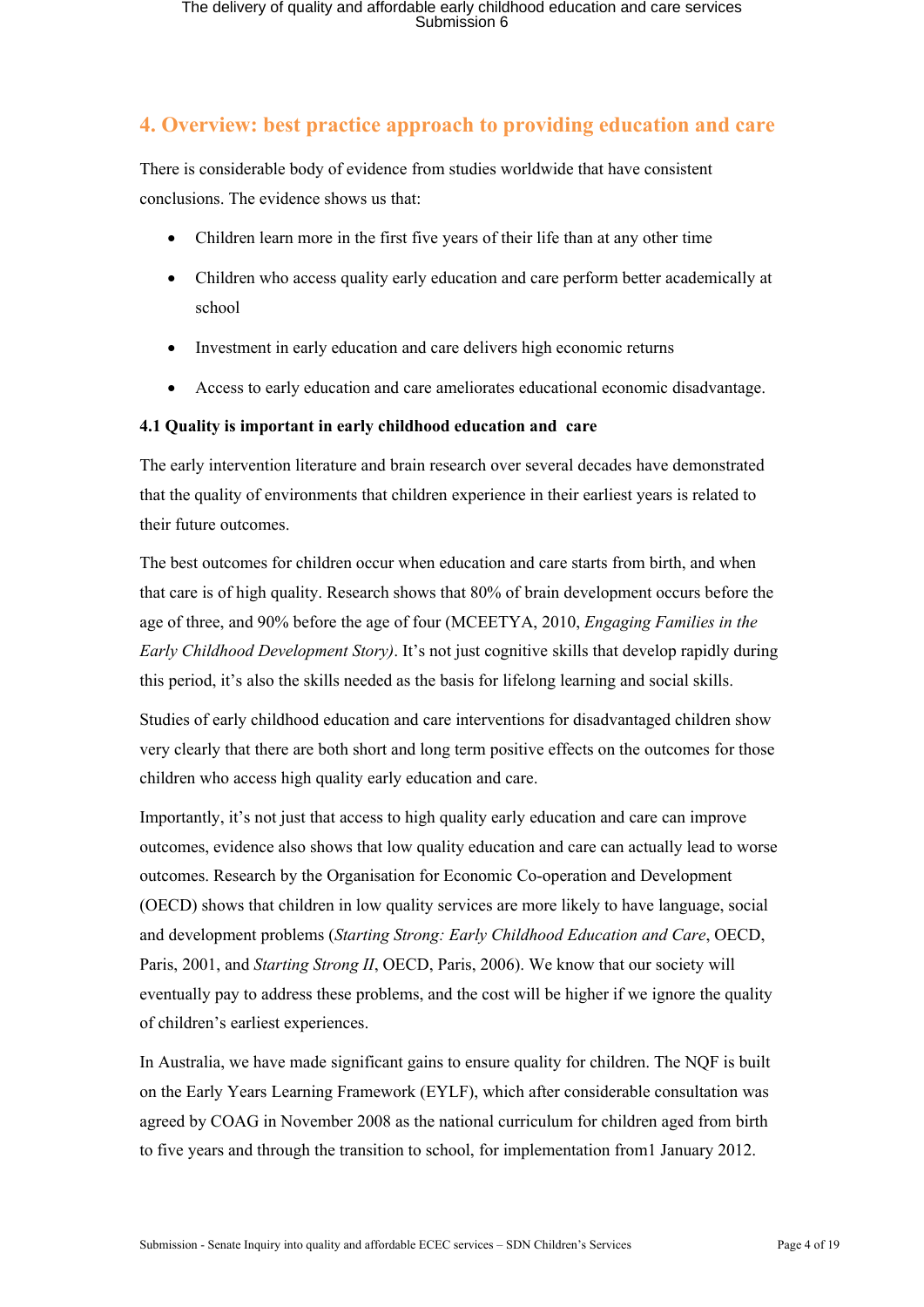The EYLF describes the principles, practices and outcomes essential to support and enhance young children's learning from birth to five years of age, as well as their transition to school. It recognises the importance of communication and language (including early literacy and numeracy) and social and emotional development.

The EYLF is an evidence-based best practice framework, integrating long day care and preschool approaches, and is embedded in the NQF's independent assessment and rating of service quality. The delivery of this framework was a significant and substantial public policy achievement.

A major determinant of quality is the quality of the staff who deliver the service. Evidence shows that quality of services is positively correlated with the level of qualification of the educators. Highly qualified educators and teachers provide the quality learning environments that are not necessarily available in a 'care-only' environment, particularly when carers do not have extensive knowledge of child development and pedagogy. For this reason, the NQF also sets out the minimum requirements for qualifications and educator to child ratios.

The NQF has now been in operation for just over two years, following a three year implementation lead time. Services that are serious about achieving the best outcomes for children by delivering quality education and care are committed to and have already invested in meeting, if not surpassing, the standards required by the NQF.

The NQF provides a nationally consistent, evidence-based framework of quality education and care in order to deliver the best possible start for our children. We *know* this is the case, so to do otherwise is a deliberate abrogation of our responsibilities.

#### **4.2 Affordability of quality services**

While the NQF provides us with best practice for delivering quality education and care for children, the affordability of that quality education and care is intertwined with the ability to access a service and can't be ignored. Quality, affordability and access combined have a long term impact on outcomes for children, as well as the day to day lives of individual families.

It is important to recognise that quality of education and care **and** access **and** affordability are separate public policy issues, and should not be conflated. But all three are necessary. Any rolling back of quality standards in the NQF will negatively impact on education and care outcomes for children, particularly children from families facing disadvantage. However, quality education and care standards will have no impact if families can't afford them or are faced with other barriers to access. Rolling back the NQF will not address access and affordability – these need specific policy and funding responses.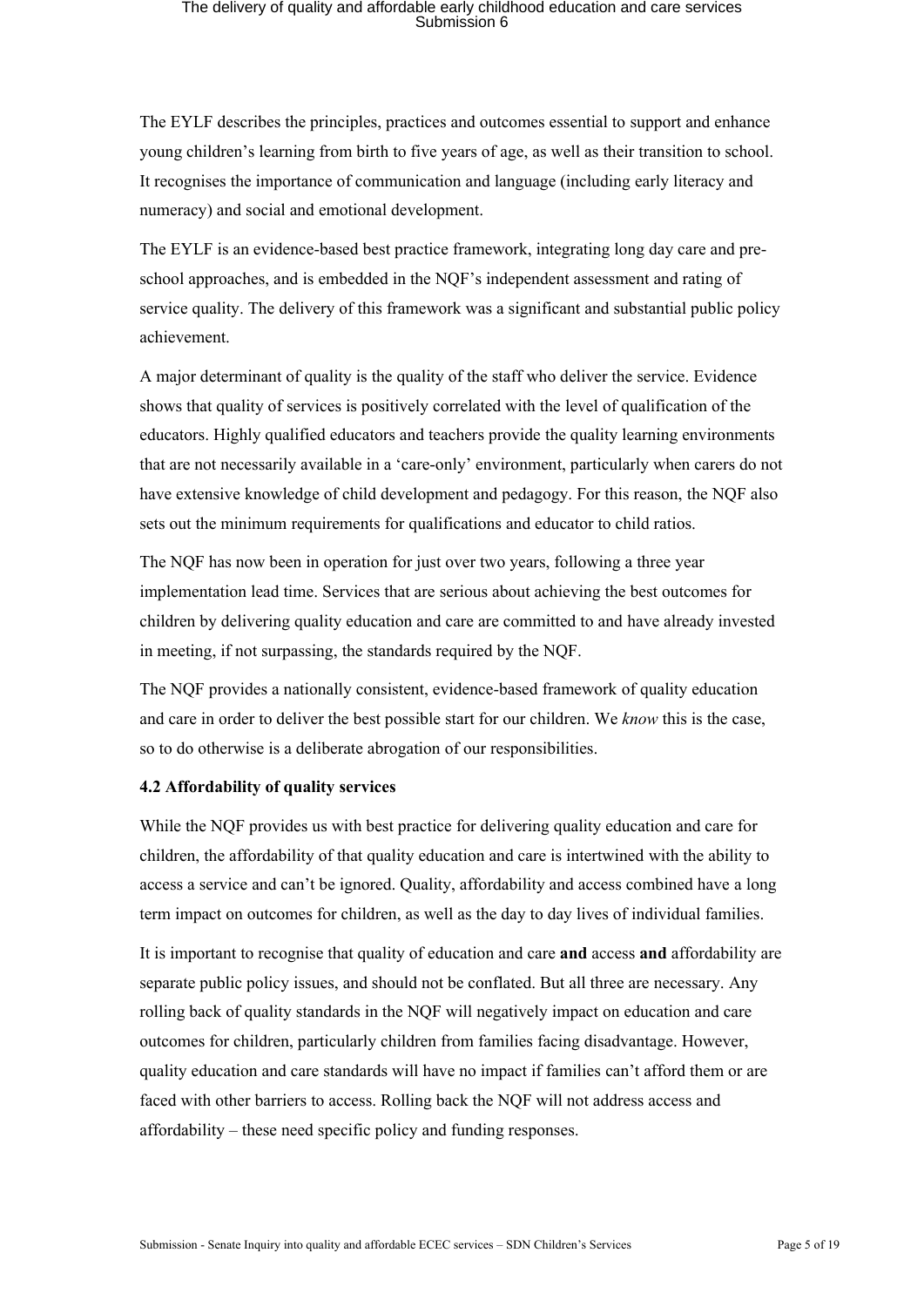As a service provider, the largest proportion of our costs are staff-related, with overheads including rent and maintenance costs as the second highest element.

As outlined in 4.1 above, evidence shows that the quality of a service is positively correlated with the level of qualification of the educators. It is also linked to the ratio of educators and carers to children, and these standards are embedded in the NQF. Reducing staff costs either means reducing the number of staff or the qualification level of educators, both of which will negatively impact on the quality of education and care for the child.

This means the other option to reduce costs is to reduce overheads, including rent. Many notfor-profit and community providers have historically relied on direct government funding, access to a physical location, and/or ongoing rent at a very low rate.

SDN's experience is that in recent years, state and local governments are tending to withdraw their investments in early education and care services by increasing rents to commercial levels, closing community-based services, or no longer investing in building new centres.

As a not-for-profit organisation, SDN does not have the surplus cash to invest in building new centres, and any increase in rent is a direct operating cost that can only be recovered through an increase in fees. This would make some services unviable for us to operate or unaffordable for local families, particularly those services we operate in lower socio-economic areas.

This trend to withdraw subsidies applies to employer-provided services sites, such as government departments and tertiary institutions that have in the past provided a location within their premises as well as subsidising the fees for their staff and students. The location may continue to be provided, but fee subsidies are now being removed, with families being required to pay full market rate as a result.

Governments are saying that they are concerned about the affordability of early childhood education and care for families, yet at the same time they themselves, as employers and landlords, are adding to the pressure by removing employer-sponsored services and subsidies, and increasing rents.

#### **4.3 Access to affordable quality services**

Lack of access to affordable, quality early childhood education and care affects the ability of parents (mainly women) to participate in the workforce. However, simply creating 'more care' or 'cheaper care' for the sole purpose of supporting parents to return to the workforce will not achieve the best outcomes for children, and in particular won't address the barriers for many people experiencing disadvantage.

The biggest gain for children **and** families **and** the community will come from investing in access to affordable quality education and care for families experiencing disadvantage,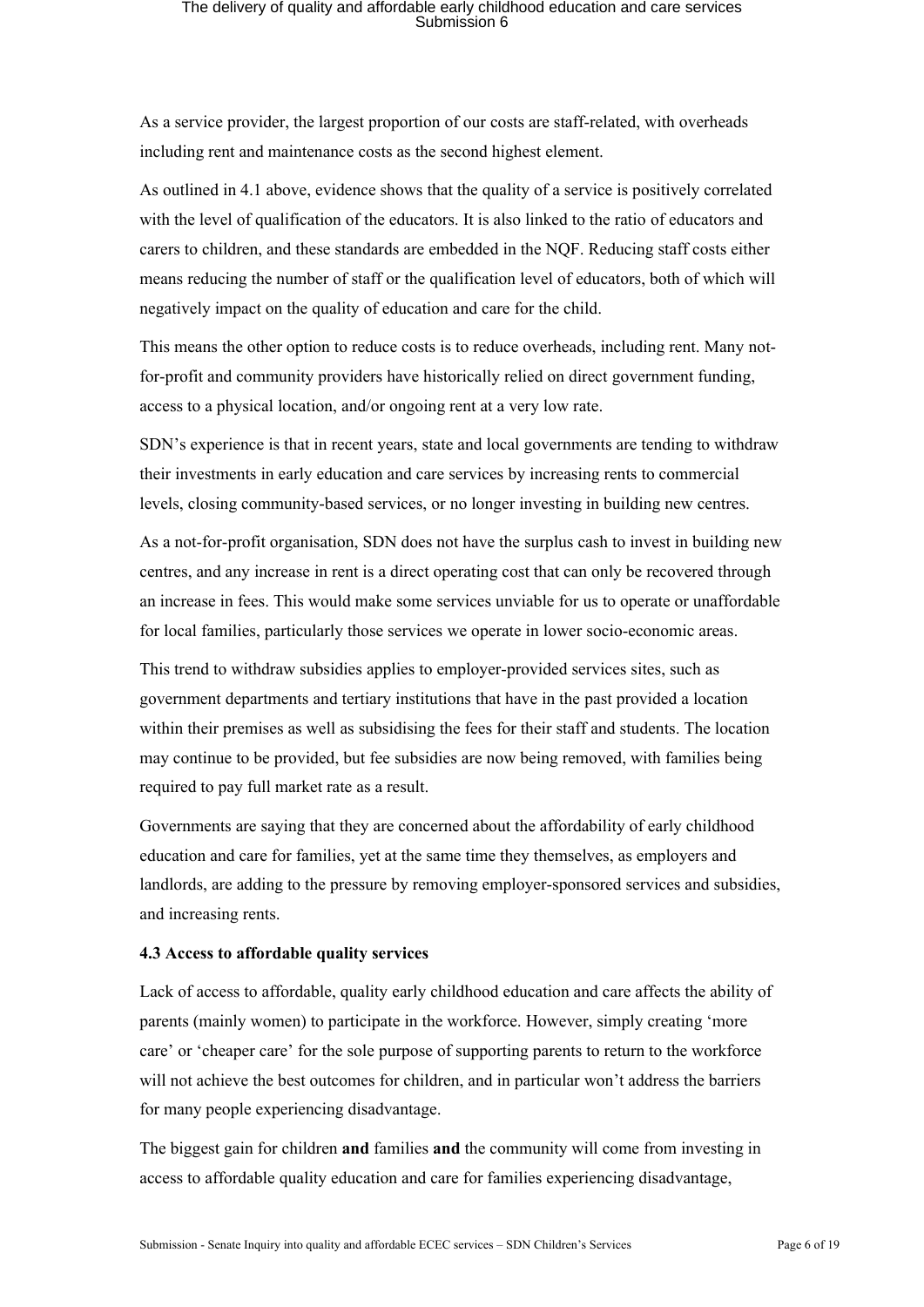including children with disability and their families, vulnerable families, and Aboriginal and Torres Strait Islander families. This can be achieved by reallocating current funding to support those who are not currently accessing education and care services due to cost barriers. Please refer to Recommendation 2 in Section 5 (page 9) of this submission for more detail.

Strategies for improving affordability need to support the lowest income families in particular to access high quality education and care. This will improve the outcomes for the children, and support parents to enter or return to study or the workforce, improving the family's overall economic circumstances and reducing their potential reliance on government support and allowances. This approach will also deliver the biggest return on investment for the whole community.

While affordability is a key issue for these members of the community, the best overall outcomes for families will come from policy decisions that give priority to the range of issues that are creating barriers for families to access quality education and care services. This includes addressing physical, cultural and social barriers that these families also often face.

#### **4.4 The role of government**

The early childhood education and care sector in Australia has a relatively high reliance on market provision. Governments have two forms of intervention available to them, indirect and direct. Indirect intervention includes the Child Care Benefit and Child Care Rebate, leaving the market to develop and deliver the services.

This reliance on market forces does not meet the needs of those children who, the evidence tells us, will benefit most from accessing quality education and care – children from families with low socio-economic status, who are vulnerable, children with disability, and children from Aboriginal and Torres Strait Islander Families.

SDN believes the role of government is also to directly intervene where the market can't or won't supply; for example in rural and remote areas, in areas where there is high demand and supply cannot be expanded, or where market forces mean the service would be unaffordable for the particular resident population.

This is not only because this is where we can achieve the best return on investment in quality education and care, but also because families facing disadvantage are the least likely to be able to afford quality care, and are more likely to live in areas where affordable education and care is not available.

A more detailed discussion of the impact of demand-side funding of the early childhood sector can be found in Early Childhood Australia's discussion paper, *Early Childhood*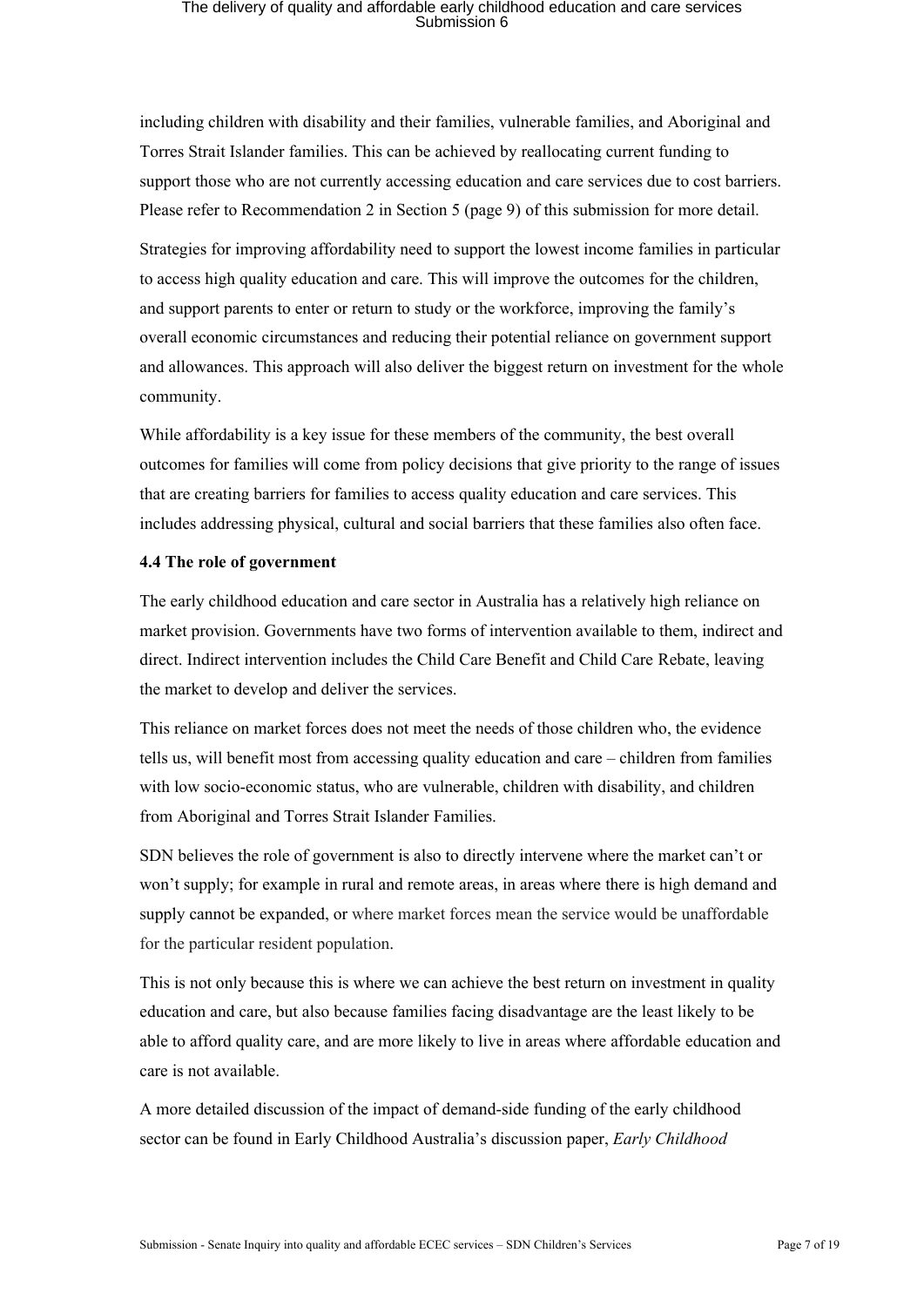*Education and Care in Australia*, prepared for the European Union-Australia Policy Dialogue, 11–15 April 2011.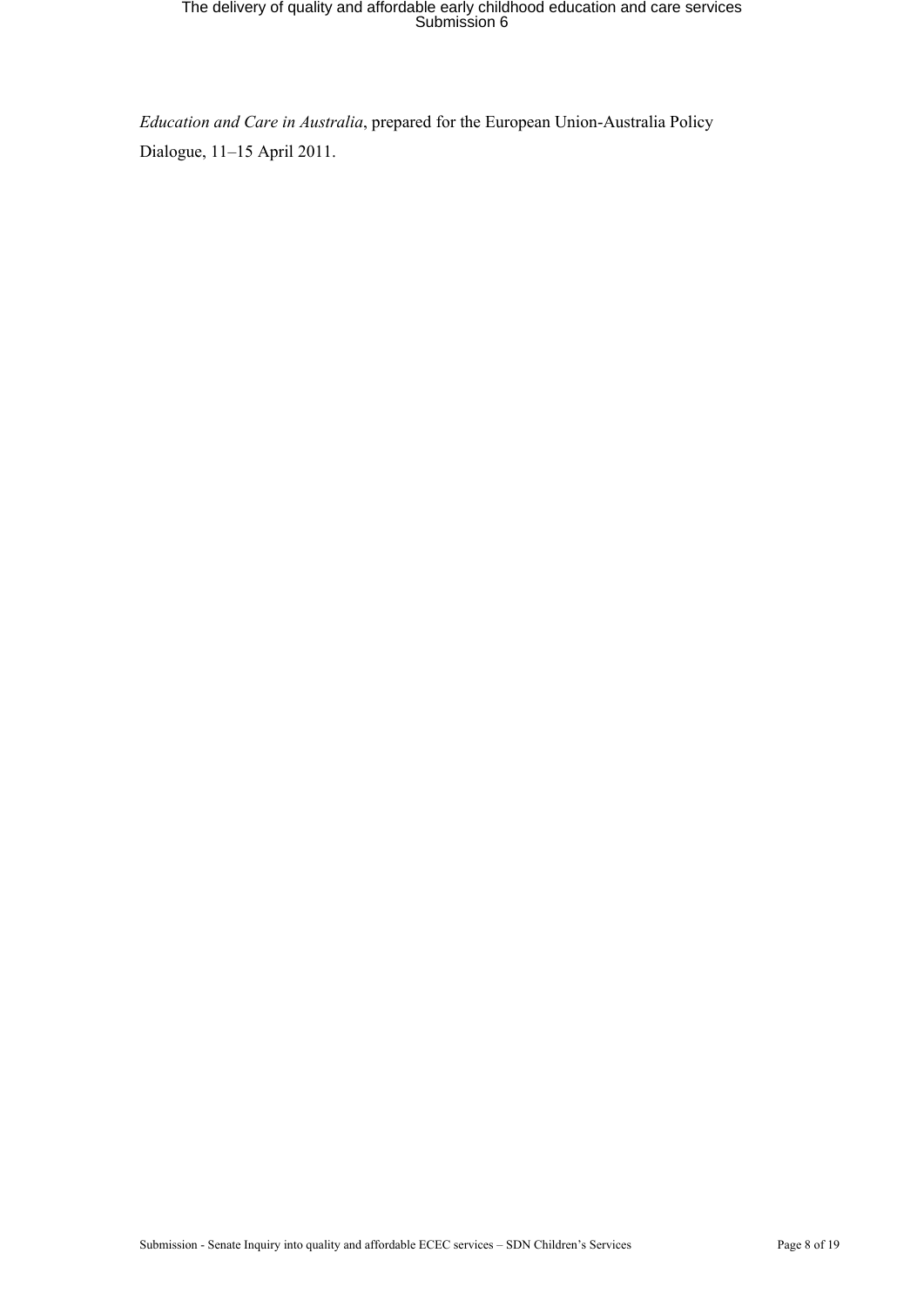### **5. Policy implications for government**

The federal and state governments have already agreed on and are implementing the legislative and systems frameworks to guarantee quality early education and care services for children. The next step is addressing the affordability of those services, and removing the barriers to access for families.

Given a limited pool of resources, government funding and policy support should be directed where there is market failure, which is where the greatest gains can be made for individual children and families as well as the community as a whole.

The focus should be on directly supporting early childhood education and care services to increase the participation of families experiencing disadvantage, by improving the affordability of services for those families and increasing the number and location of services.

For those families who are not experiencing disadvantage, government support should only be through additional (new) indirect funding (which could be redirected from the proposed paid parental leave scheme), allowing the market to meet much of the demand.

Our specific recommendations are:

### **Recommendation 1:**

### **Commitment to the National Quality Framework**

SDN fully supports the National Quality Framework – it is accepted as best practice for delivering quality of education and care, and should not be rolled back or watered down. Rolling back the NQF will negatively impact on education and care outcomes for children, particularly children from families facing disadvantage. At the same time, this approach will not address issues of access and affordability – these need specific policy and funding responses.

#### **Recommendation 2:**

### **CCB and CCR combined and paid to service providers**

The means tested Child Care Benefit (CCB) and the non mean tested Child Care Rebate (CCR) should be combined into one payment with a base amount and then a sliding scale that is means- tested. The combination of these two payments alone would reduce an administrative burden on services. The administrative burden would be further reduced by streamlining the payments, for example making the calculation of the benefit more transparent and less changeable so families' fees can be more easily calculated. Payments directly to services on a regular schedule will give a more secure cash flow for services, particularly smaller services. One of the benefits for all families is that their cash outlay for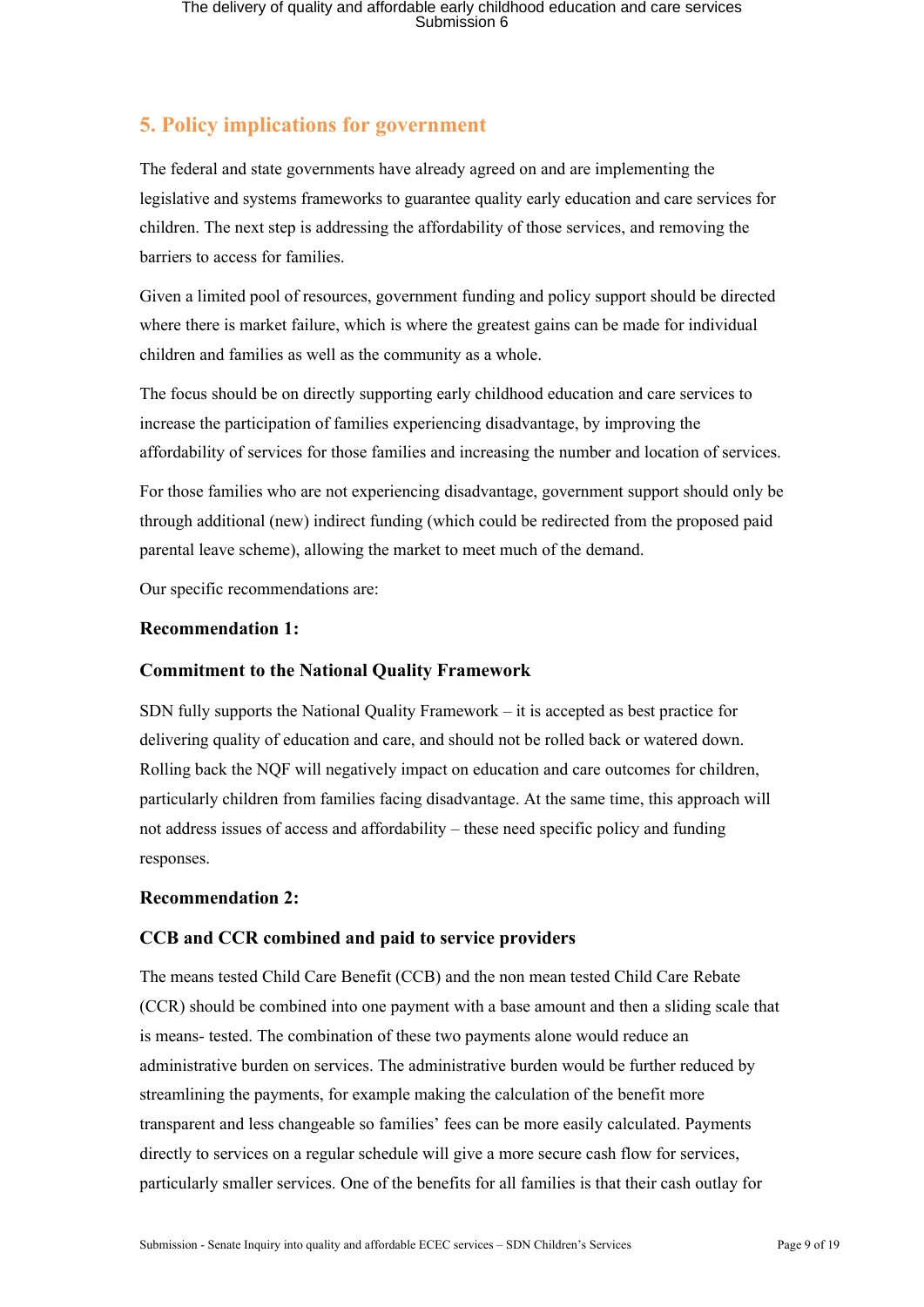fees is reduced (rather than, for example claiming back CCR on tax). This is a particular benefit for families where the parents are not working and need the immediate reduction in cash outlays.

#### **Recommendation 3:**

#### **Support services to deliver quality education and care**

Funding should be targeted at services in areas with very vulnerable populations to offer additional university qualified teaching staff and family support services, so they can offer enhanced education and care services. This is particularly important for services working with children with disability and their families. Services should also be supported to build their skills, knowledge and confidence to include children who are vulnerable and/or have higher support needs than the general population.

The market is failing to support these children and families, and government intervention is required in order to make quality services for families facing disadvantage more affordable.

This funding should be provided directly to service providers (preferably not-for-profit service providers as this is public money), with allocation of the support being based on SEIFA ratings and existing methods of calculating loadings such as the pre-school loadings in NSW. Current funding such as Special CCB and the planned funding to support the extension of the Paid Parental Leave system could be restructured and reallocated to be more targeted towards services in areas of need, and to be more flexible, for example removing the artificial cap of 18% on the use of Special CCB within any one service.

#### **Recommendation 4:**

#### **Budget based funding for specific services**

Budget-based funding for specific services, such as the Multifunctional Aboriginal Children's Services (MACS) and mobile services, should be continued and expanded. SDN supports the recent Early Years Pathways proposal by the Secretariat of National Aboriginal and Islander Child Care (SNAICC) for a ten-year commitment to funding integrated Aboriginal-specific services.

Budget based funding specifically supports services being delivered where the market is failing families, and is another example of where the government needs to intervene.

#### **Recommendation 5:**

#### **Support for more physical locations in the areas that need them**

Policy and financial support is needed so services can build and operate services in identified disadvantaged areas, which may include use of Crown land (such as primary schools) at very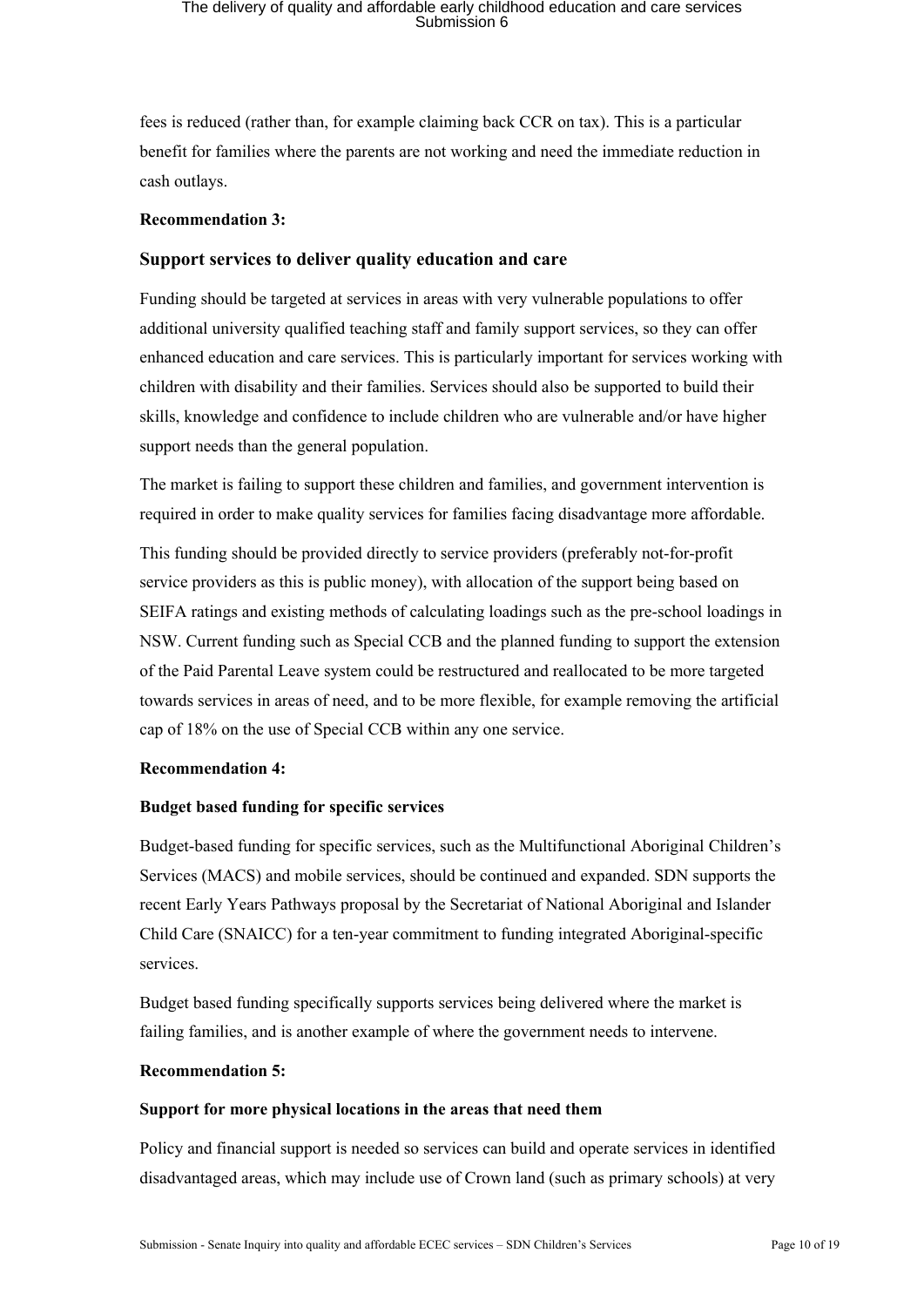low rents, encouraging rental subsidies through tax benefits for landlords, and working with local governments to streamline planning and development approval processes for early education and care services. This is another example of market failure, and the location and approval of these services should be planned based on a range of demographic data including SEIFA rankings and the Australian Early Development Index. This will increase the number and location of services and improve affordability in those areas that will give the best outcomes for families and the community. It will also take pressure off existing services, which will benefit all families.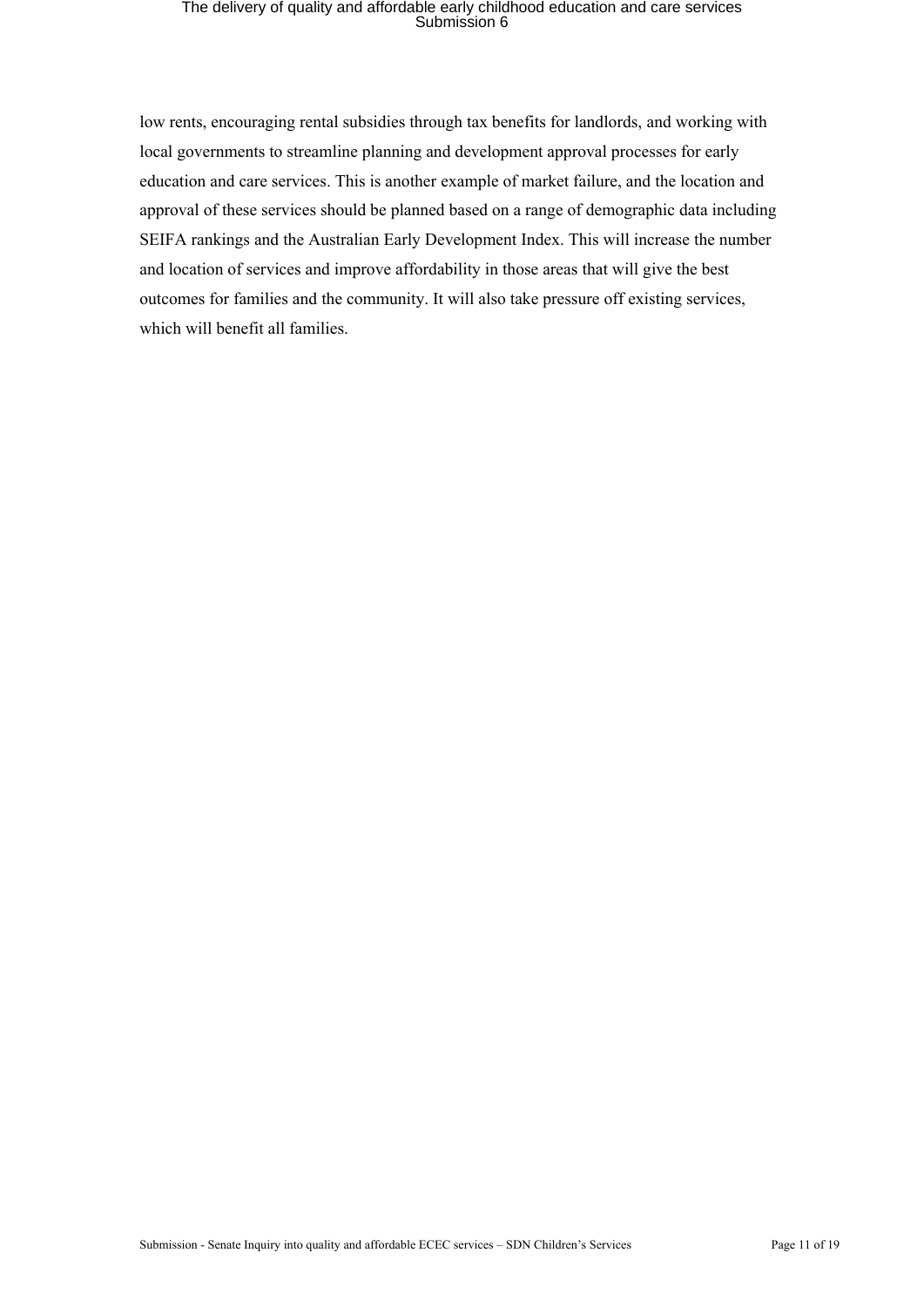### **6. Terms of Reference – specific responses**

Within the context of our recommendations outlined above, SDN makes the following specific responses to the Terms of Reference:

#### **a. Outcomes for children in early education and care services including:**

- **i. workforce factors such as stability, qualifications and wage rates**
	- **ii. quality regulation (including staff to child ratios)**
	- **iii. participation and access to services**
	- **iv. environments for learning.**

#### *Workforce factors and quality regulations*

Research in Australia and overseas shows a positive correlation between the level of qualifications of early childhood educators and teachers and the outcomes for children. As the report by Elliot (*Early Childhood Education: Pathways to quality and equity for all children,* published by the Australian Council for Educational Research, 2006) states:

'… teacher effectiveness outweighs student background characteristics in explaining variation in student achievement. Similarly, early childhood studies showing better outcomes for children demonstrate that the quality of the pedagogy and hence the capacity of the staff does matter.'

Elliot goes on to say,

'Centres where managers had a teaching qualification recorded the highest measures of quality. Conversely, higher proportions of staff with low-level qualifications were associated with poorer child outcomes on scales of peer sociability, cooperation, and conformity, and were associated with higher levels of antisocial or worried behaviours.'

High quality education and care is driven by the quality of the staff in services, which in turn is driven by their training and skills. What is particularly important to note is that the impact of low quality staff is not neutral, they can actually negatively impact the outcomes for children.

SDN has not been negatively impacted by the new staffing requirements as we were already operating at those ratios in many services, and had begun training staff to upgrade their qualifications prior to the starting date of the NQF.

There has been an increase in our staffing costs, but this was mostly driven by the introduction of our organisation-wide Enterprise Agreement in 2010. In order to attract and retain quality staff, SDN offers our service delivery staff above award wages and conditions,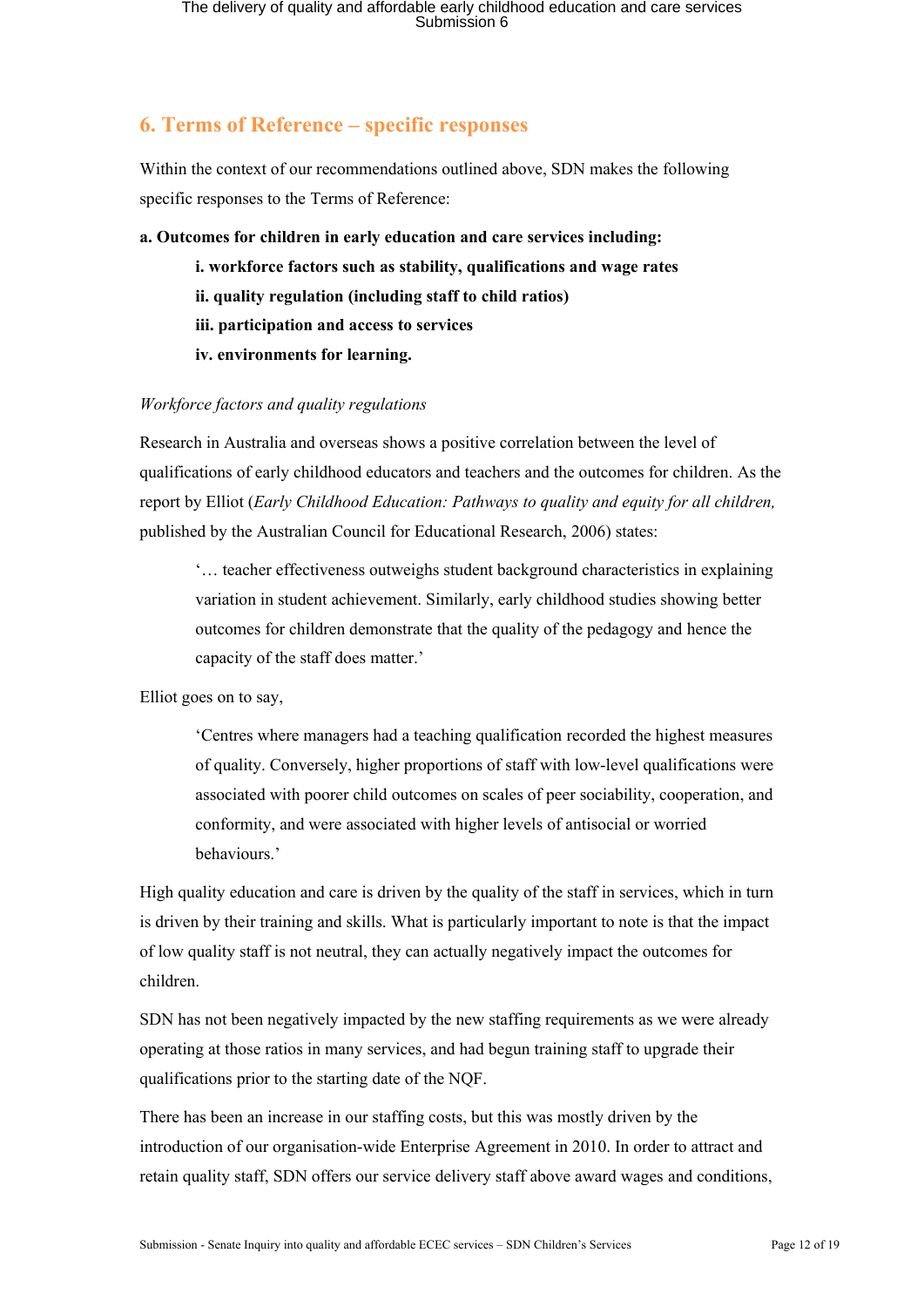which includes confirmed annual wage increases. Many of our staff are working parents themselves, and SDN believes they should not be penalised with artificially low wages simply to subsidise other working families.

The skills and professionalism of our staff are a significant element of our ability to deliver high quality services for our children and families. We know from our annual staff surveys that one of the things that attracts people to work for us is the opportunities we provide for learning and development. Our aim is to be an employer of choice, and we continue to invest in attracting, developing, and retaining our people. This strategy has been in place for a number of years and is independent of the requirements of the NQF.

The quality of educators in a service and the quality of their relationships with children and families underpin the overall quality of the service.

SDN surveys its families annually, and the survey results consistently tell us that our staff members' personal traits, skills and abilities and their relationships with the children are considered by an overwhelming majority of parents as the best feature of our centres.

In October 2012 we asked our centres to undertake a short survey of the children in our services as part of Children's Week, so we could hear their voices directly. More than 200 children, aged from six months to five years of age responded to the questions, 'what do you like and what don't you like about your centre?'

The responses came back in a range of formats including observations from staff about young children's preferences; photographs; drawings and recorded conversations.

We heard that 'relationships' were what children liked the best about their centre, particularly relationships with staff and their friends, and being able to see any siblings at the same centre. Yet again this emphasises the importance of our staff, particularly our staff's ability to establish respectful, high quality relationships with children in their care.

SDN's largest fee increase in recent years was in 2012, and was as a result of a range factors of which the NQF was one element. Other reasons included the wage increases under our Enterprise Agreement as well as increases in overheads, and equipment and capital upgrades to our buildings. The cost increases associated with the NQF were as a result of increasing the number of staff to ensure the minimum staff to child ratios were met at all times across the day, increased wages costs because our staff were better qualified, and investment in systems and staff to support the implementation and rollout of quality systems.

We consider this to be a one-off cost increase, and SDN remains committed to the NQF as a best practice approach for achieving outcomes for children. Please refer to section 4.1 'Quality is important in early childhood education and care' earlier in this submission.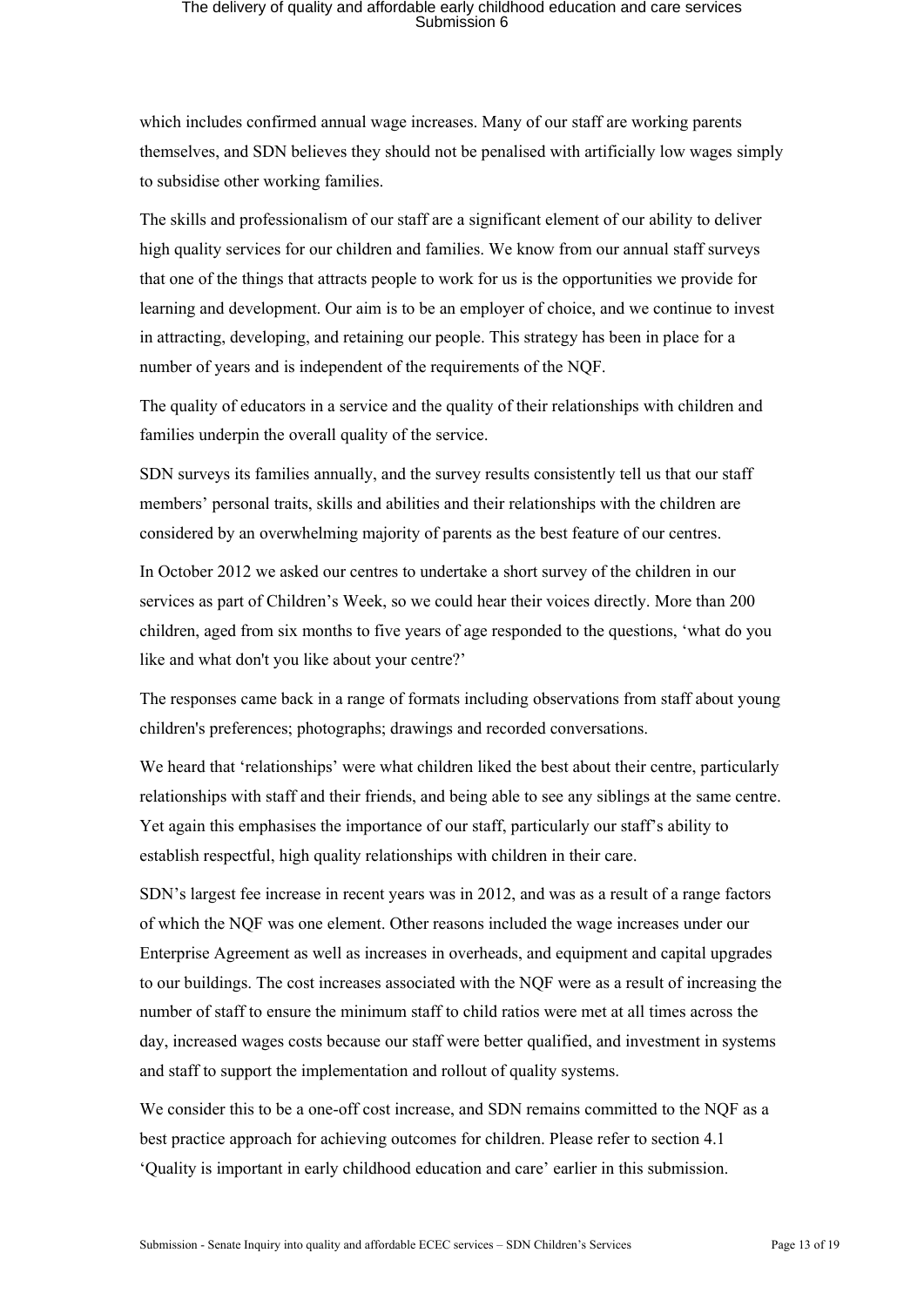#### *Participation and access*

The Committee should note that in most states and territories in Australia, pre-school is run separately to long day care. This is not the case in NSW. For example, SDN offers long day care with intentionally planned pre-school programs delivered by university-qualified teachers. The NQF is built on this assumption of the delivery of education and care in the same setting.

As outlined in the section 4 "Overview" above, the evidence consistently shows that access to quality early education and care can ameliorate the effects of economic disadvantage.

Loeb et al (*How much is too much? The influence of preschool centers on children's social and cognitive development*, 2007) say that exposure to centre-based education and care appears to be 'one of the most effective interventions for advancing poor children's learning'. The authors go further to say that,

'Attending high-quality child care appears to boost children's developmental trajectories leading to speculation about the possibility of its closing achievement gaps… Researchers have compared various care arrangements including centres, Head Start pre-schools, licensed homes, or individual caregivers to determine which might hold the most promise for improving cognitive and social-behavioural outcomes. Centre programs appear to offer the most benefits for poor children'.

The Australian Institute of Health and Welfare states that children missing out on early childhood education are more often represented among disadvantaged families. Those less likely to be participating in early childhood education and care were children from Aboriginal and Torres Strait Islander families, and children from non English-speaking backgrounds (AIHW, *A picture of Australia's children*, 2012).

Children for whom English is a second language, for example, tend to have the lowest baseline scores and seem to make the greatest progress during pre-school, which suggests that exposure to high quality early childhood centre based education provides the opportunity for certain groups to 'catch-up' before they start primary school (Sylva et al, *The Effective Provision of Pre-school Education: The final report*, 2004).

For children with disabilities, the evidence indicates that participation in a high quality early childhood education setting can be associated with lower rates of special education placement in later years (Meloy and Phillips, *Rethinking the role of early care and education in foster care*, 2012). Children with disabilities enrolled in mainstream settings make at least as much developmental progress as they do in non-inclusive settings while at the same time achieving greater progress in the areas of social competence and communication through their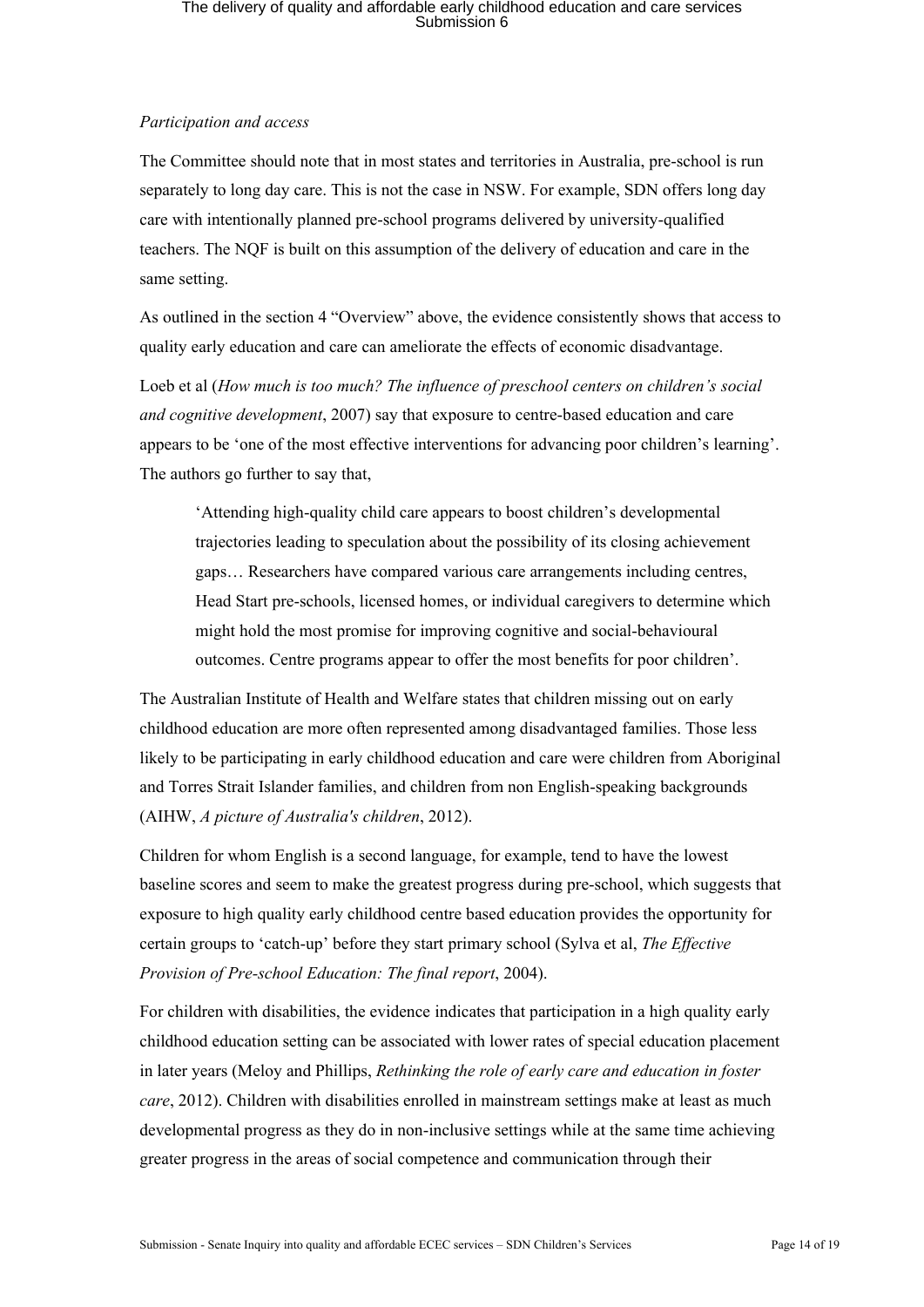interaction with typically developing peers (Buysse and Hollingsworth, *Research Synthesis Points on Early Childhood Inclusion*, 2009).

Families of children with disability face the longer term issue of child care for children with high support needs, as many programs are for children up to 12 years. While children may continue to access these programs after this age, the programs often do not have adequate resources or facilities to support these children, and there are few alternatives.

We refer the Committee to the Early Childhood Australia and Early Childhood Intervention Australia joint *Position Statement on the inclusion of children with a disability in early childhood education and care* , 2012, for a more detailed discussion of this issue.

#### *Environments for learning*

The evidence shows that duration of attendance in a service is important. High quality early childhood education combined with longer duration has the strongest impact on development (Sylva et al 2004).

An earlier start (under age 3 years) is related to better intellectual outcomes. Children who start early childhood education between the ages of 2 and 3 experience a 'cognitive boost' that is still evident when the child starts primary school (Sylva et al 2004 op cit; Loeb et al 2005 op cit; Sammons et al, *The impact of pre-school on young children's cognitive attainments at entry to reception,* 2004).

The Effective Provision of Pre-school Education (EPPE) project in the UK found that fulltime attendance doesn't lead to better gains for children than part-time attendance does (Sylva et al 2004 op cit). Loeb et al (2005 op cit) say that '…while half day programs may be beneficial for children from higher income families, full day programs better serve children from lower-income families (Loeb et al 2005)'.

SDN already offers play-based educational programs within a long day care setting, with opening hours usually 7.30am to 6.00pm, so many children already attend for 8 to 10 hours each day.

One option being discussed in the media is home-based care, which can be more flexible for families but raises concerns about ensuring that quality education and care is delivered for the children.

The research on home-based care, including family day care, as compared with centre-based care is patchy but indicates that children in home-based care have significantly poorer attainment compared with the children attending centre-based services. The research suggests the strongest impact is on language development and early number concepts (Sammons et al,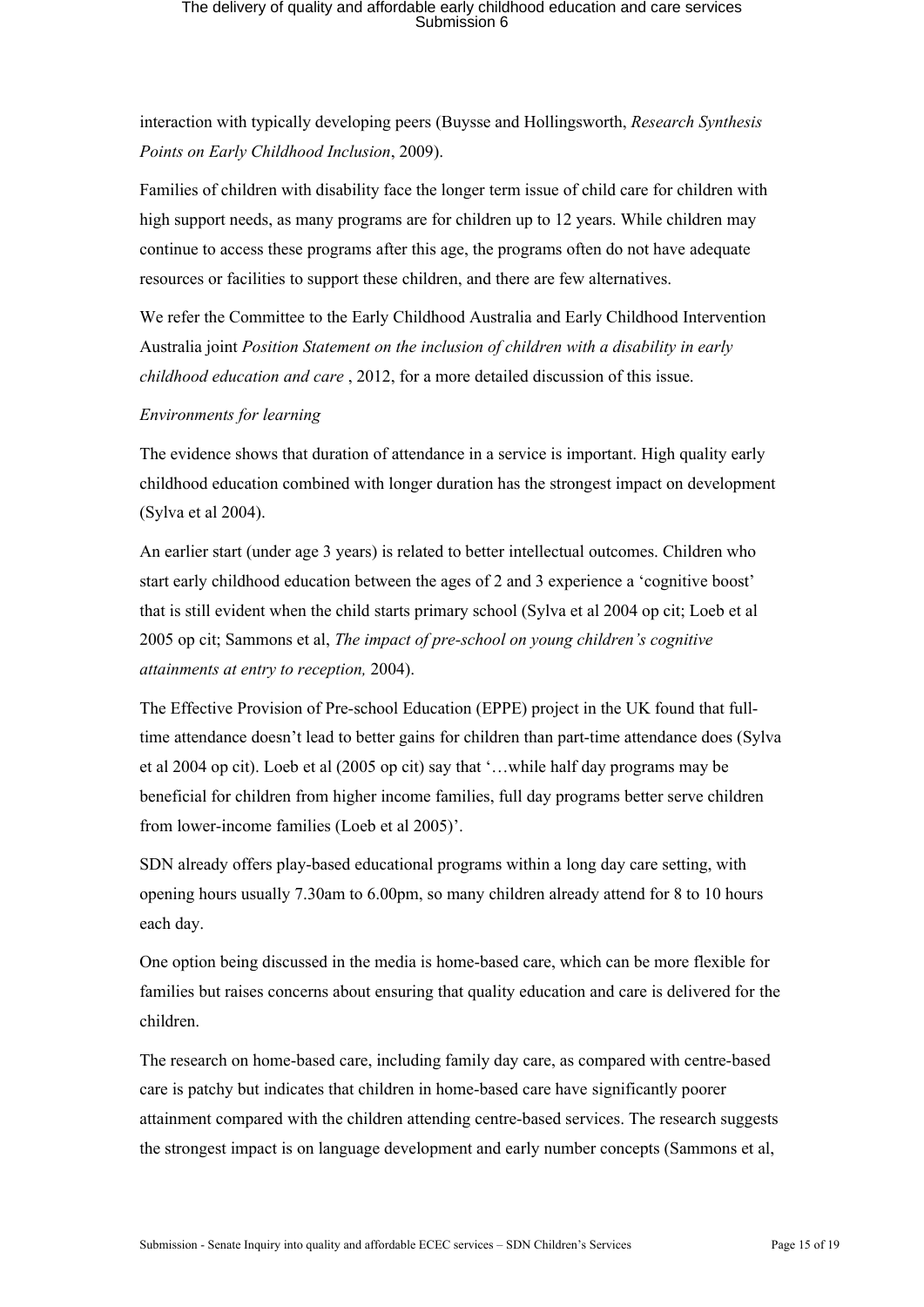*The impact of pre-school on young children's cognitive attainments at entry to reception*, 2004).

SDN's view is that any formal system of home-based care be aligned as far as possible with the National Quality Framework, given that the NQF represents known best practice standards for early childhood education and care. The NQF already covers family day care services, however other in-home care such as nannies are not covered by the NQF, or indeed any regulations or minimum standards.

### **b. A progress report into the implementation of the NQF including targets met and those working towards.**

SDN refers the Committee to the recent ACECQA *Report on the National Quality Framework and Regulatory Burden* published in November 2013 for research and discussion on this issue.

SDN fully supports the NQF and accepts that any professional service must have effective regulation and reporting requirements. We do not accept sector self-regulation as appropriate for ensuring best quality outcomes for children.

Any professionally-run organisation that is genuinely committed to delivering quality early childhood education and care should welcome the opportunity for external, independent assessment and review as part of their quality improvement cycle. It is a community expectation as well as a regulatory one that an organisation's financial accounts be independently audited annually, and the children and families in our services should be able to expect the same level of transparency about the quality of service delivery.

SDN is also of the view that the NQF, and the EYLF embedded within it, represent evidencebased best practice, and achieving these standards should be the aim of every professional service offering early childhood education and care.

Our Board has set us an organisational target of 100% of services rated Meeting or above. Of the 13 SDN services assessed and rated to date, we have achieved two 'Working Towards' results, one 'Meeting', and ten 'Exceeding' ratings.

#### **c. Parents experiences of the outcomes of the NQF.**

SDN is not in a position to comment on this question.

### **d. Impacts of the announced government's amendments to the NQF, and the outcomes for children and early childhood education and care services.**

Please refer to our discussion in section 4.1 'Quality is important in early childhood education and care' earlier in this submission, and our response to item (a) above.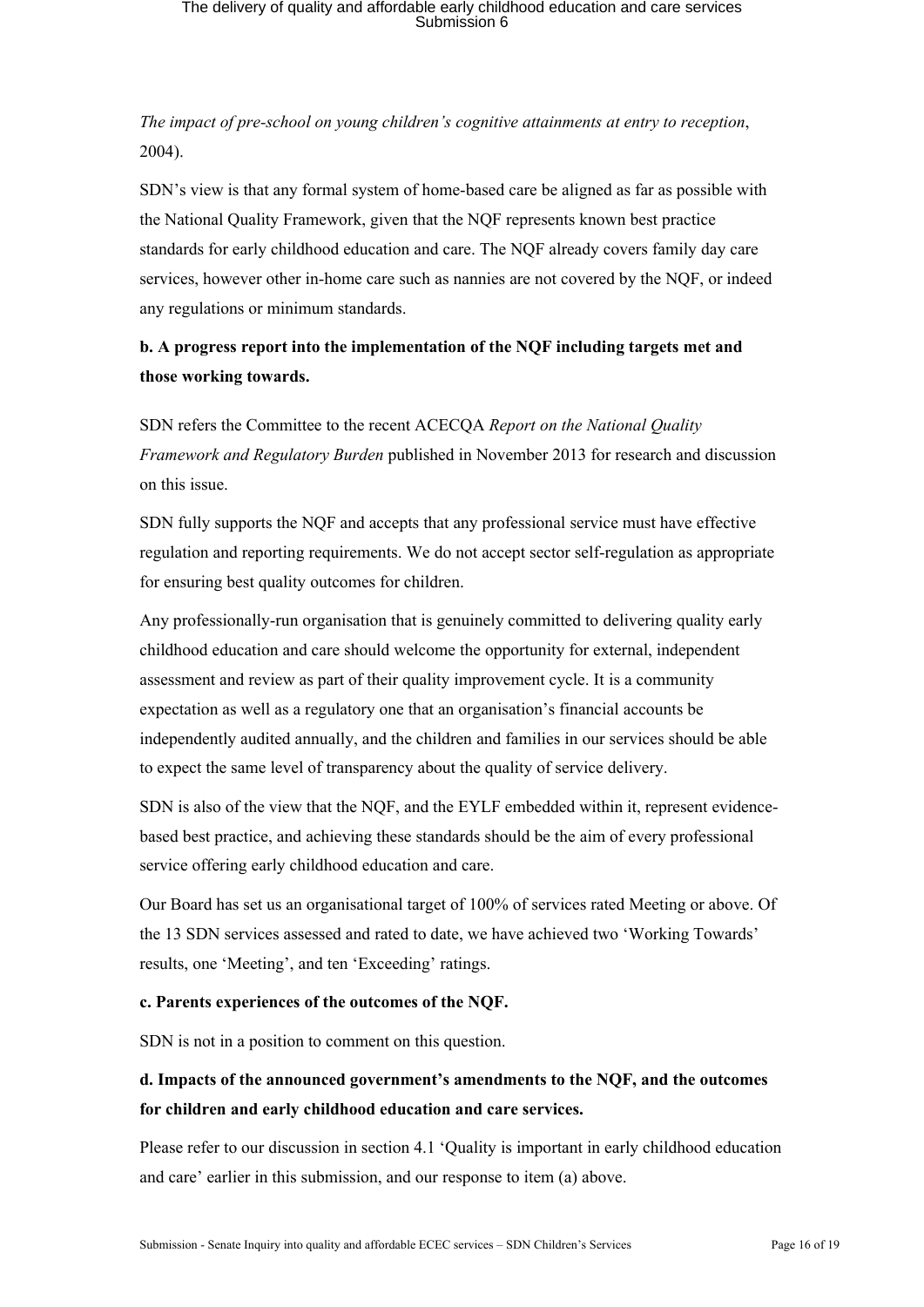The National Quality Framework is based on international and Australian evidence, and represents known best practice in early childhood education and care.

There is strong evidence to support the benefits that quality early childhood education and care as reflected in the NQF offer all children, and the particular additional benefits for children from families facing disadvantage.

Any amendments to the NQF need to be considered in the context of the impact on educational and developmental outcomes for children, and should be evidence-based, not ideologically-based. Amendments to quality standards should not be made in order to resolve pressures from particular interest groups. The cost of compliance with quality standards needs to be balanced against the benefits from reaching those standards.

For example, the recent extensive ACECQA review into the implementation of the NQF as outlined in its two-part *Report on the National Quality Framework and Regulatory Burden* (November 2013) discusses perceptions of administrative burden as a result of the introduction of the NQF. One of its findings was:

'Overall, the SCM assessment found that documenting educational programs and assessing children's learning are the costliest ongoing administrative activities. Importantly however, providers also consider these activities generate *at least an equivalent increase in the quality of education and care*.' [italics added]

The administrative burdens that are being labelled as 'red tape' and additional costs are in fact the additional requirements that support the improvements in quality that will in turn deliver improved outcomes for all children.

The ACECQA Report also notes,

'A significant portion of burden was found to be driven by the transition to the NQF, suggesting that a decrease in administrative burden, perceived and experienced, can be expected at the next stage of the research. This is evidenced by both the perception survey, which demonstrates that the level of perceived burden has already declined between 2012 and 2013, and the SCM assessment findings, which suggest that the cost of compliance is reducing with improved familiarity with the Framework.'

This is in line with SDN's own experience as discussed in 'Workforce factors and regulation' in response to question (a) above. While we did plan and invest for the implementation of the NQF, we experienced one-off transitional costs that we do not expect to be repeated.

#### **e. Other related matters**.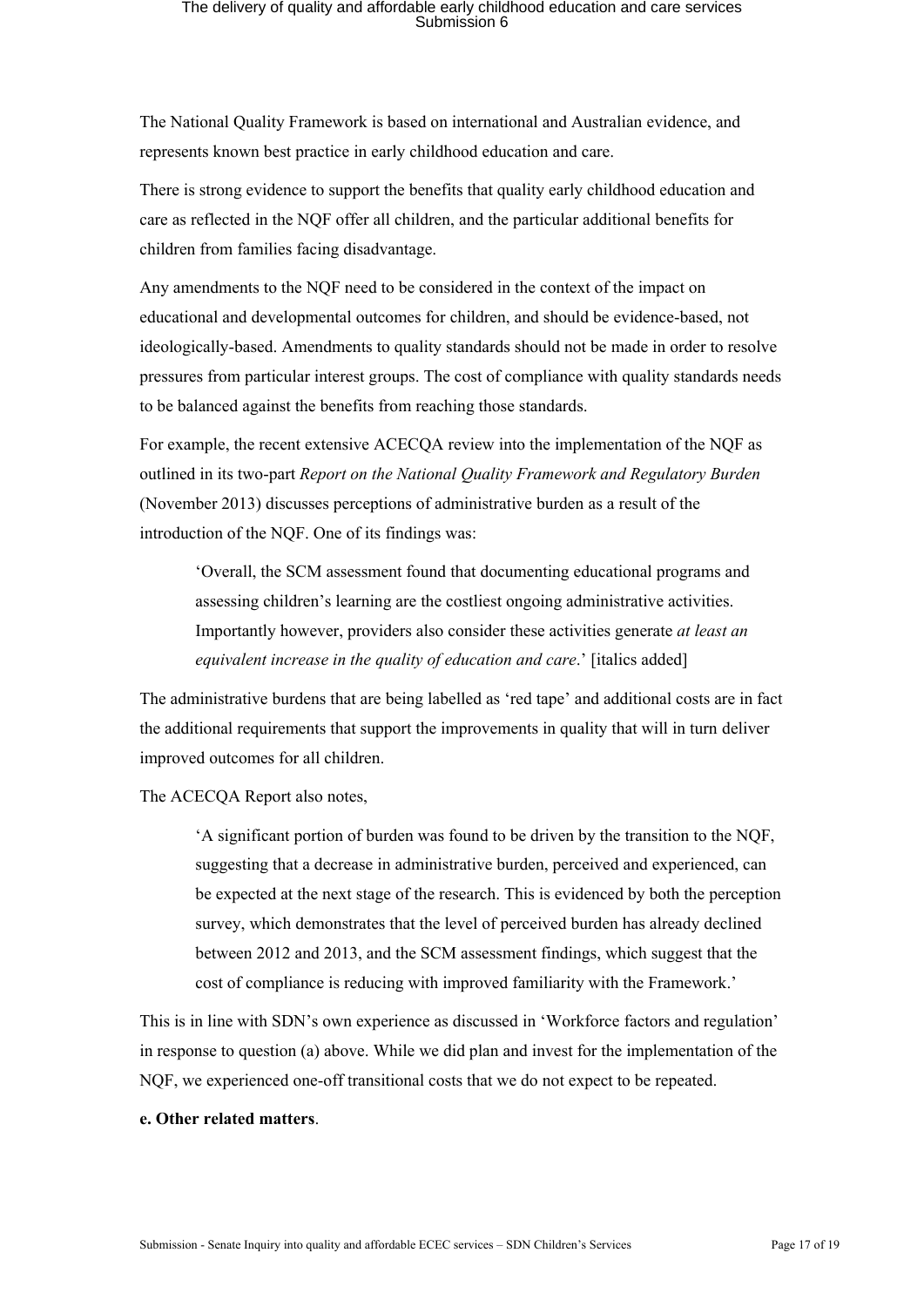As outlined in Recommendation 2 in section 5 above 'Policy implications for government', SDN recommends consideration of combining and restructuring Child Care Benefit (CCB) and Child Care Rebate (CCR), and making the payments directly to service providers. Special CCB (SCCB) should also be restructured and targeted to support services in the areas of greatest need. These are the sorts of administrative efficiencies that will reduce the administrative burden for services without impacting quality of education and care for children and improve affordability for those families who need the most support. It will also improve the transparency of fees for all families, and can be achieved within the current funding envelope of CCB, CCR and SCCB.

Additional benefits would be gained from directing the proposed funding for the extension of the paid parental leave to support the affordability of education and care services for families with children for the full five years prior to them starting school.

### **7. For more information**

Contact:

Ginie Udy Chief Executive Officer SDN Children's Services Level 2, 86-90 Bay St Broadway NSW 2007 Tel (02) 9213 2400 www.sdn.org.au